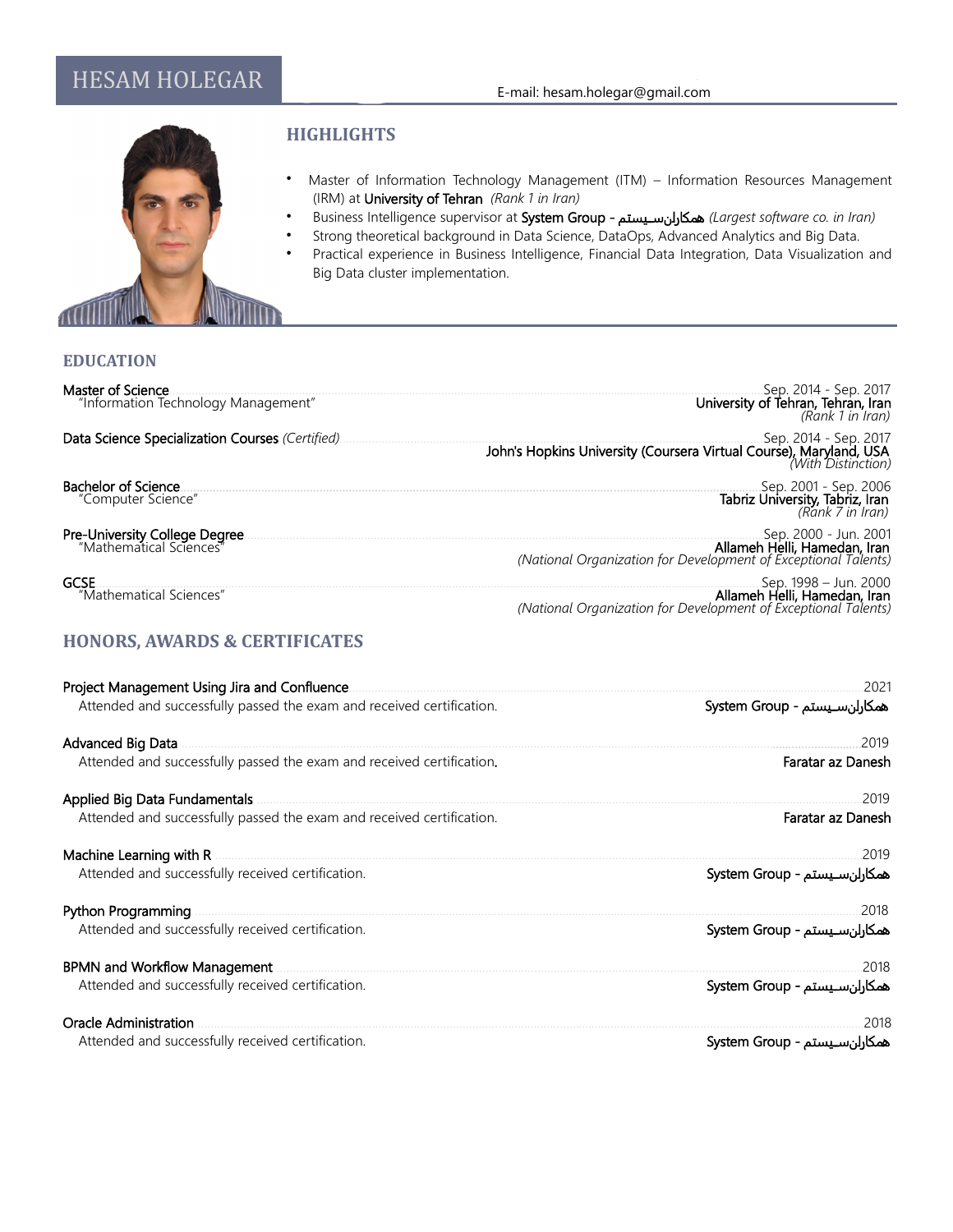| Software Design Requirements<br>Attended and successfully passed<br>the exam and received certification.                     | 2017<br>همكارلن سيستم - System Group<br>(With Distinction) |  |  |
|------------------------------------------------------------------------------------------------------------------------------|------------------------------------------------------------|--|--|
| ITIL.                                                                                                                        | 2017                                                       |  |  |
| Attended and successfully passed                                                                                             | همكارلن سـيستم - System Group                              |  |  |
| the exam and received certification.                                                                                         | (With Distinction)                                         |  |  |
| <b>SOL Server Administration</b>                                                                                             | 2016                                                       |  |  |
| Attended and successfully received certification.                                                                            | همكارلن سيستم - System Group                               |  |  |
| Business Intelligence Expert Level.                                                                                          | 2015                                                       |  |  |
| Attended and successfully passed                                                                                             | همكارلن سيستم - System Group                               |  |  |
| the exam and received certification.                                                                                         |                                                            |  |  |
| <b>Business Intelligence Fundamentals</b>                                                                                    | 2015                                                       |  |  |
| Attended and successfully passed                                                                                             | همكارلن سـيستم - System Group                              |  |  |
| the exam and received certification.                                                                                         | (With Distinction)                                         |  |  |
| 2014<br>Nationwide Universities' Graduation Entrance Exam<br>Ranked 17th among more than 55,000 students in Management exam. |                                                            |  |  |
| <b>Estimation and Cost Analysis course</b>                                                                                   | 2012                                                       |  |  |
| Attended and successfully received certification                                                                             |                                                            |  |  |
| ISO 9001-2008 Audition course                                                                                                | 2009                                                       |  |  |
| Attended and successfully passed                                                                                             | <b>TUV INTERCERT</b>                                       |  |  |
| the exam and received certification.                                                                                         |                                                            |  |  |
| Nationwide Universities' Undergraduate Entrance Exam<br>2001<br>Ranked 1300th among more than 600,000 students.              |                                                            |  |  |
| 1996<br>National Organization for Development of Exceptional Talents Entrance Exam<br>Ranked 1st among 8,000 students.       |                                                            |  |  |
| National Organization for Development of Exceptional Talents (NODET)<br>Studied for 7 years.                                 | .1993                                                      |  |  |
|                                                                                                                              |                                                            |  |  |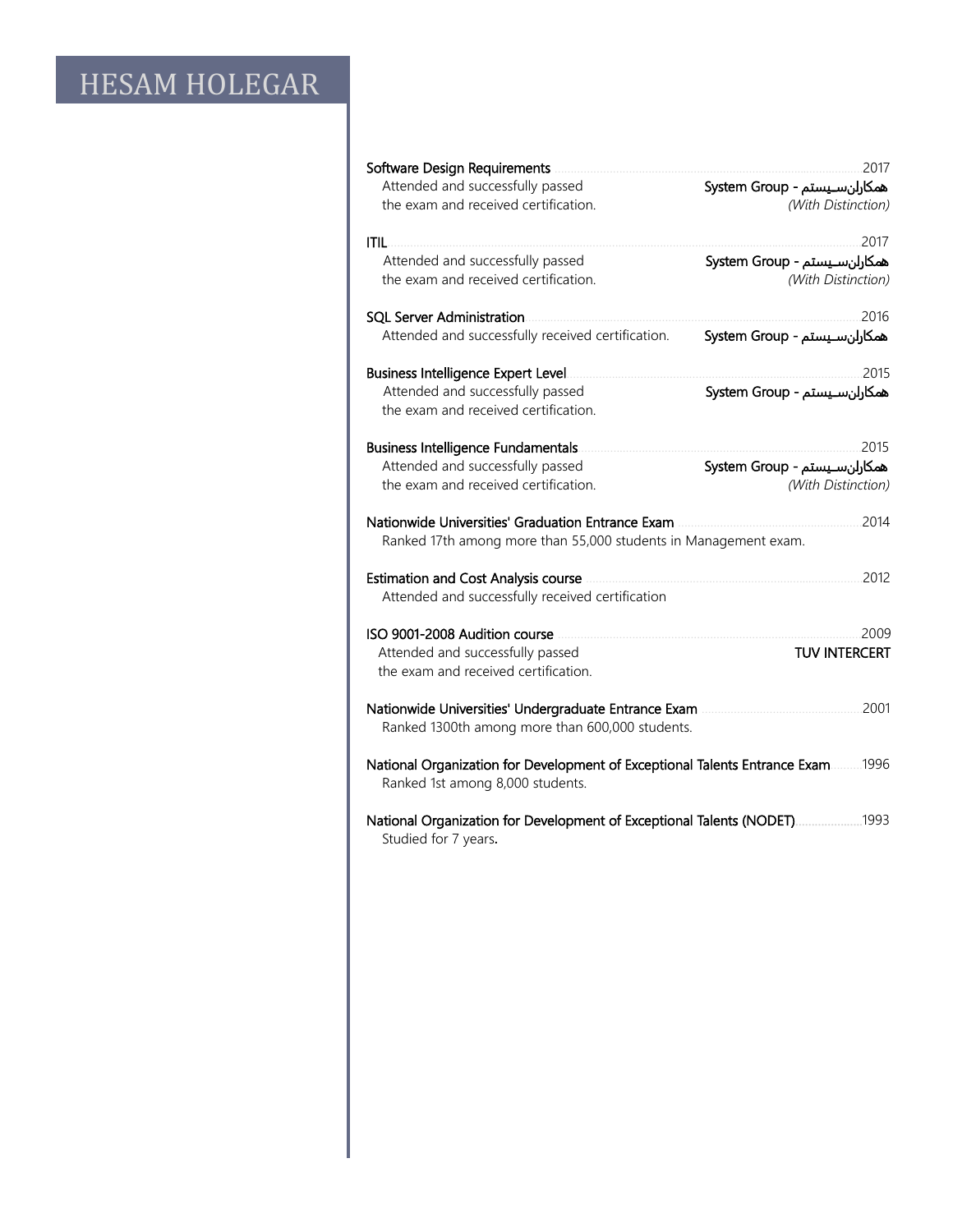#### **POSITIONS HELD**

| System Group - همكارلن سيستم , Tehran, Iran (Largest software company in Iran)<br>Main activities: Managing and supervising financial and economical Business<br>Intelligence projects; Planing and deploying financial data integration and providing<br>financial statements for customers.                                                                                                                                                                                                                                             | 2020 to present |
|-------------------------------------------------------------------------------------------------------------------------------------------------------------------------------------------------------------------------------------------------------------------------------------------------------------------------------------------------------------------------------------------------------------------------------------------------------------------------------------------------------------------------------------------|-----------------|
| System Group - همكارلن سـيستم Tehran, Iran (Largest software company in Iran)<br>Main activities: Analyze financial, operational and economical processes of customer<br>companies; Implementation of Business Analytic dashboards using Microsoft SQL<br>Server and R; Prescript economical improvement plans based on data analysis;<br>Research on key economical and performance indexes for different businesses.<br>Research and development on Data Management and Big Data Solutions.                                             | 2015 to 2020    |
| Peymaneh Civil Company, Hamedan, Iran<br>Main activities: Manage information systems; Monitor business processes                                                                                                                                                                                                                                                                                                                                                                                                                          |                 |
| Sales & Services Manager<br>Computer Afzar Hamedan, Hamedan, Iran<br>Main activities: Business plan development; Design sales promotion programs                                                                                                                                                                                                                                                                                                                                                                                          | 2011 to 2012    |
| <b>SKILLS</b>                                                                                                                                                                                                                                                                                                                                                                                                                                                                                                                             |                 |
| Financial Data Analysis, High, 5 practical projects<br>Microsoft SQL Server, SSAS, SSRS, High, 8 practical projects<br>Hadoop, Spark, Hive, Pig, Medium, 1 practical project<br>R, Python, Medium, 6 academic projects, 1 practical project<br>MATLAB, Medium, Graduation thesis, 2 papers<br>Microsoft Project, Medium, 2 academic projects<br>Atlassian Jira, Confluence, Medium, 4 practical projects<br>QlikView, QlikSense, Medium, 1 academic project<br>IBM SPSS, SPSS Modeler, High, 1 paper<br>Microsoft PowerBI, Low, 1 project |                 |

Microsoft Office Word, Excel, Access, Publisher, Infopath, Powerpoint, Sharepoint, Service Manager, High

#### **PUBLICATIONS**

|  |  | "Ten useful tips for designing effective dashboards | .2018 |
|--|--|-----------------------------------------------------|-------|
|--|--|-----------------------------------------------------|-------|

 Published at: https://www.systemgroup.net/knowledge-network/%D8%AF%D9%87- %D8%AA%D8%AC%D8%B1%D8%A8%D9%87-%D8%A8%D8%B1%D8%AA%D8%B1- %D8%A8%D8%B1%D8%A7%DB%8C-%D8%B3%D8%A7%D8%AE%D8%AA-%D8%AF %D8%A7%D8%B4%D8%A8%D9%88%D8%B1%D8%AF%D9%87%D8%A7%DB%8C- %D8%A7%D8%AB%D8%B1/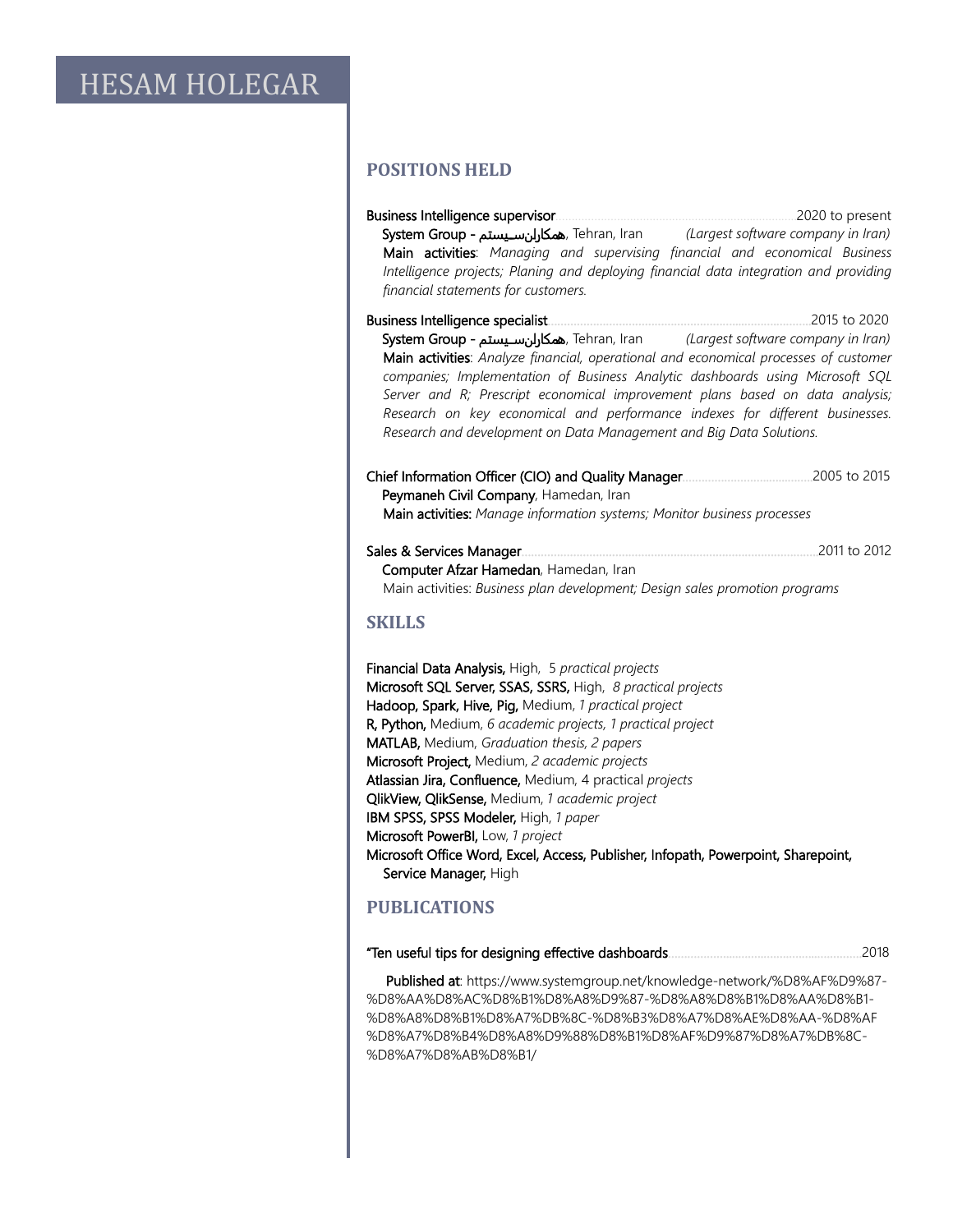| Diabetes Mellitus using Data Mining"                                                                                                                                                                                           |                |
|--------------------------------------------------------------------------------------------------------------------------------------------------------------------------------------------------------------------------------|----------------|
| Accepted in National Conference of Information Systems, University of Tehran, Iran                                                                                                                                             |                |
|                                                                                                                                                                                                                                |                |
| Management (CPM) and Business Intelligence (BI)" (Part 1)                                                                                                                                                                      |                |
| Published at: https://www.systemgroup.net/knowledge-network/5196                                                                                                                                                               |                |
|                                                                                                                                                                                                                                |                |
| Management (CPM) and Business Intelligence (BI)" (Part 2)                                                                                                                                                                      |                |
| Published at: https://www.systemgroup.net/knowledge-network/5240                                                                                                                                                               |                |
|                                                                                                                                                                                                                                |                |
| Intelligence (BI), Data Warehousing (DW) and Data Mining (DM)"                                                                                                                                                                 |                |
| Published at: http://www.isconference.ir/fa/blogShow.aspx?-_id=3941                                                                                                                                                            |                |
|                                                                                                                                                                                                                                |                |
| Accepted in National Conference of Information Systems, University of Tehran, Iran                                                                                                                                             |                |
|                                                                                                                                                                                                                                |                |
|                                                                                                                                                                                                                                |                |
| Published at: http://www.academia.edu/12413356                                                                                                                                                                                 |                |
| <b>PROJECTS</b>                                                                                                                                                                                                                |                |
|                                                                                                                                                                                                                                | 2019 - Current |
| "The Executive Committee of Imam Khomeini's Directive"                                                                                                                                                                         |                |
| Financial Consulting, Financial Data Integration, Financial Statement calculation,<br>Financial and Human Resources Budget Planing and Deployment, Income<br>Statement Technical Analysis, KPI extraction, Data visualization. |                |
|                                                                                                                                                                                                                                |                |
| "Tadbir Economic Development Group", "Samriz Trading"                                                                                                                                                                          |                |
| Business Analysis, KPI extraction, Data cleaning, Data integration, Data warehousing,                                                                                                                                          |                |

 *Data visualization, Using Microsoft SQL Server, SSAS, SSRS*